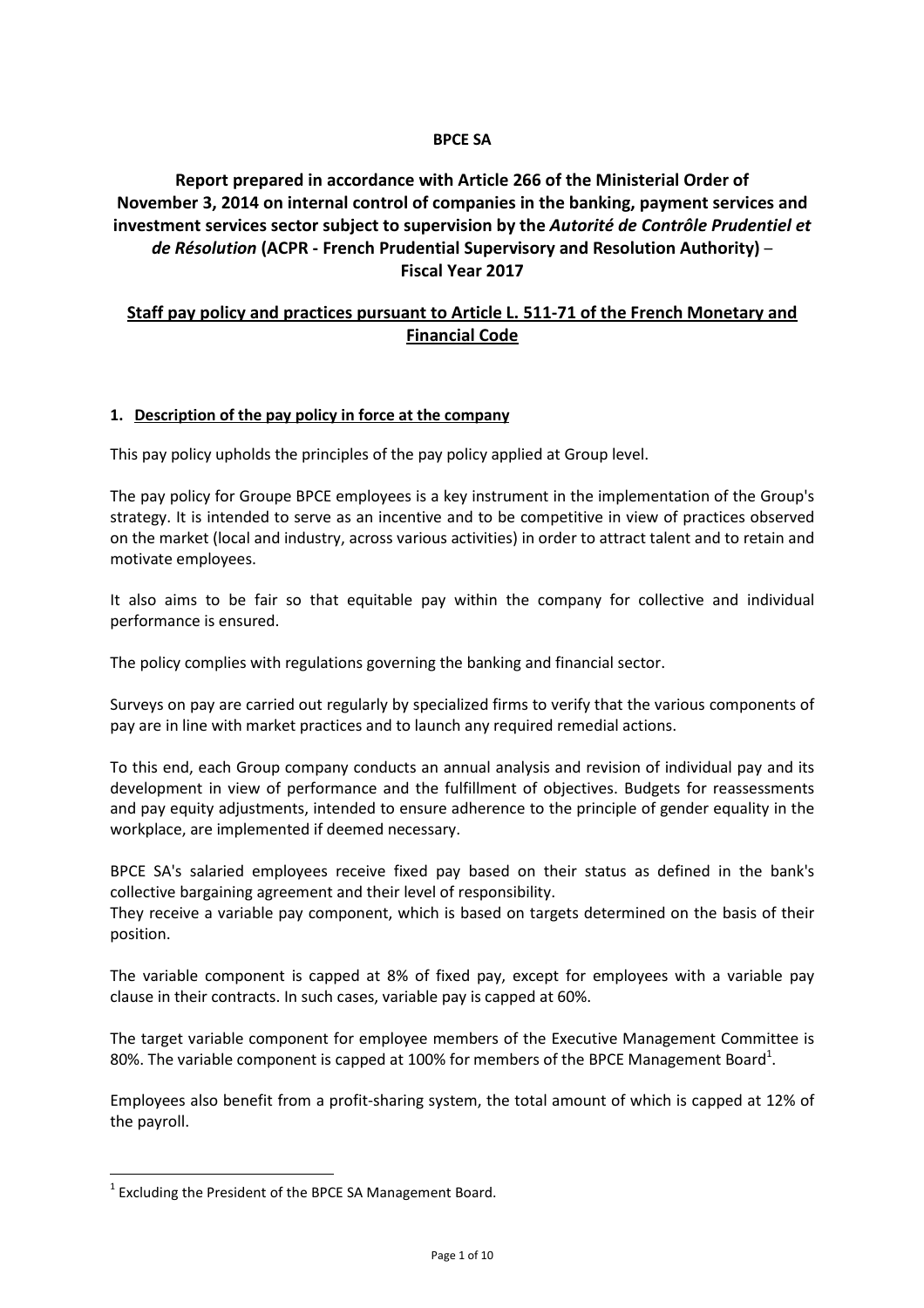## **2. Decision-making procedure used to determine the pay policy**

The Remuneration Committee is composed of the Chairmen of the Boards of Directors of Banque Populaire banks, the Chairmen of the Steering and Supervisory Boards of Caisses d'Epargne, a Chief Executive Officer of a Banque Populaire bank, a Chairman of the Management Board of a Caisse d'Epargne, an employee representative on the Supervisory Board and an independent director.

The Committee is chaired by an independent director in compliance with the recommendations of the Corporate Governance Code for publicly-traded companies, amended in November 2015 by the French Private Companies Association (AFEP) and the French Business Confederation (MEDEF). The members of the Committee cannot be corporate officers of BPCE.

Chaired by Maryse Aulagnon, Chairman and Chief Executive Officer of Affine and an independent director, the Committee is also composed of the following members (as of December 31, 2016):

- $\checkmark$  Catherine Amin Garde, Chairman of the Steering and Supervisory Board of Caisse d'Epargne Loire Drôme Ardèche
- $\checkmark$  Astrid Boos, Chairman of the Steering and Supervisory Board of Caisse d'Epargne Alsace
- $\checkmark$  Pierre Desvergnes, Chairman of the Board of Directors of CASDEN Banque Populaire
- $\checkmark$  André Joffre, Chairman of the Board of Directors of Banque Populaire du Sud
- $\checkmark$  Didier Patault, Chairman of the Management Board of Caisse d'Epargne Ile-de-France
- $\checkmark$  Yves Gevin, Chief Executive Officer of Banque Populaire Rives de Paris
- $\checkmark$  Vincent Gontier, employee of NATIXIS

The Committee met six times in 2017.

It conducted a review of:

- the principles of the pay policies of the company and Group;
- pay, remuneration and benefits of any kind granted to the company's corporate officers;
- pay granted to the Head of Risk Management and Head of Compliance.

The Remuneration Committee expressed its view on the proposals of Executive Management concerning "risk takers" and on the principles of the pay policy for this group of employees.

### **3. Description of the pay policy**

### *Composition of the regulated population ("risk takers")*

In accordance with Delegated EU Regulation No. 604/2014, Groupe BPCE companies are required to identify the categories of personnel whose professional activities have a material impact on the institution's risk profile.

The Delegated Regulation establishes qualitative and quantitative criteria in this regard.

Articles 198 to 201 of the Ministerial Order of November 3, 2014 relating on internal control of companies in the banking, payment services and investment services sector and subject to the supervision of the ACPR establish the procedure for enforcing rules related to pay policy for entities according to their size and internal organization as well as the nature, scale and complexity of their activity.

Thus, within the Group, the criteria for identifying risk takers: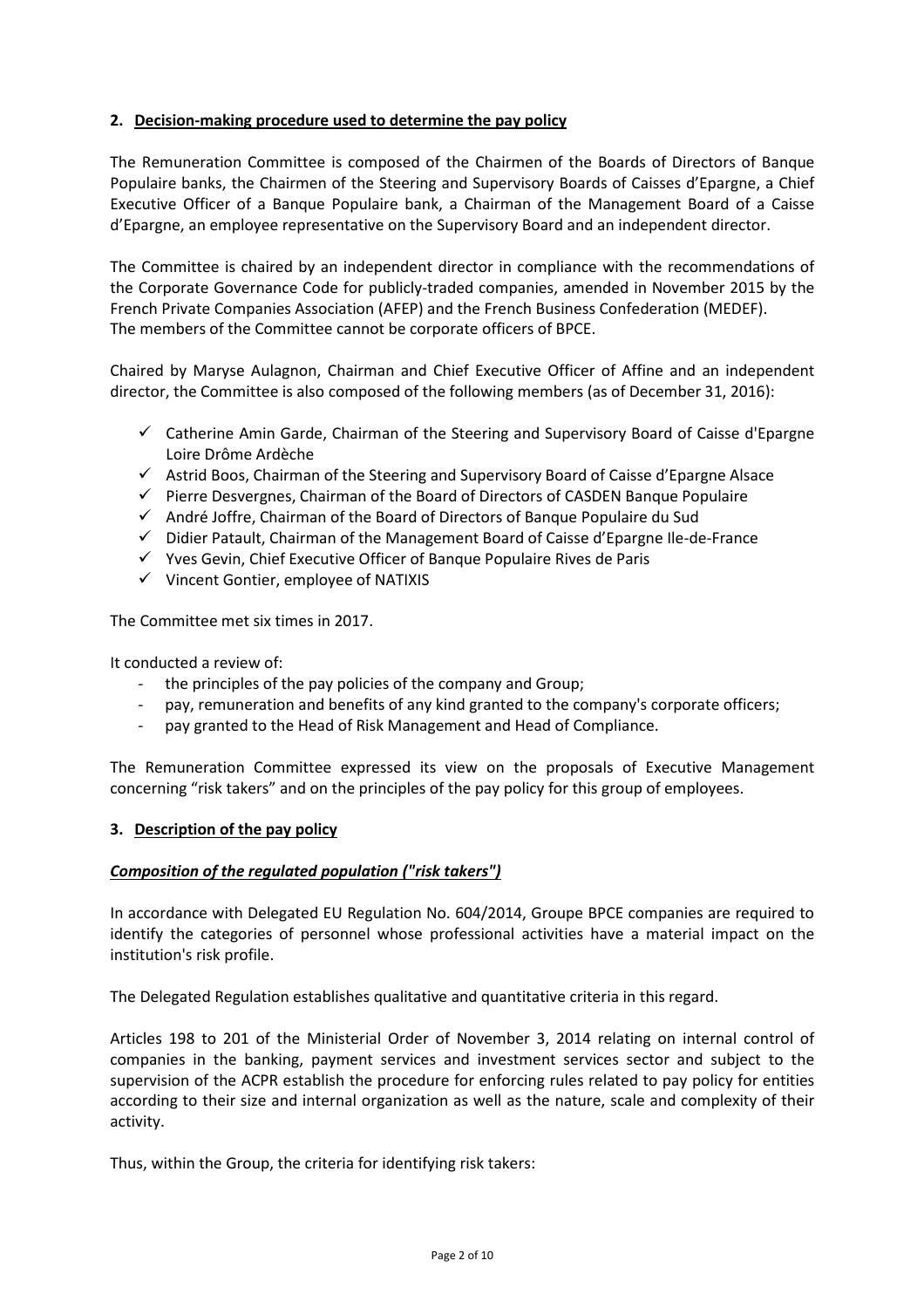- are applicable to the Banque Populaire banks, Caisses d'Epargne, credit institutions, financing companies and investment firms with a balance sheet total above €10 billion on an individual, consolidated and sub-consolidated basis;
- are applicable to credit institutions, financing companies and investment firms with a balance sheet total under €10 billion, but only on the Group level;
- are not applicable to asset management companies, portfolio management companies, insurance companies or reinsurance companies;
- are applicable to other Group companies whose balance sheet total is above €10 billion or whose activities incur risks to the Group's solvency or liquidity, but on a consolidated basis only.

For BPCE SA, a credit institution with a balance sheet total above €10 billion, the following were identified on the basis of the various criteria:

- the members of the Management Board;
- the members of the Supervisory Board:
- the members of the Executive Management Committee;
- the Heads of each of the three control functions, at the Group and BPCE SA levels, and their immediate subordinates;
- the Heads of the following support functions, at the Group and BPCE SA levels: legal, finance, budget, tax, human resources, pay policy, information technology and economic analysis;
- the permanent decision-making members, both sitting and alternate, of the following finance and risk management committees:
	- Group Strategic ALM Committee,
	- Group Accounting Standards and Methods and Oversight Committee,
	- Groupe BPCE Risk and Compliance Committee,
	- Group Watchlist and Provisions Committee,
	- Group Risk Management, Compliance and Permanent Control Standards and Methods Committee,
	- Group Non-Financial Risk Committee
	- Risk, Compliance and Permanent Control Committee Groupe BPCE institutions,
	- BPCE SA Risk Management and Compliance Committee,
	- Caisse d'Epargne Credit Risk Management Committee,
	- Banque Populaire Credit Risk Management Committee,
	- Group Credit and Counterparty Committee,
	- Group Market Risk Management Committee,
	- Review and Validation Committee for New Groupe BPCE Products (CEVANOP).

For all of these committees, members external to BPCE SA are identified by company.

- Employees authorized to commit at least 0.5% of BPCE SA's Common Equity Tier 1 capital, calculated on a consolidated basis;
- The managers of the above employees;
- The heads of BPCE SA's internal SRAB/Volcker units;
- Employees whose pay awarded in 2016 (fixed + variable) was greater than or equal to €500,000;
- Employees whose pay awarded in 2016 (fixed  $+$  variable) was among the top 0.3%. This figure was calculated on the basis of the headcount of BPCE SA;
- Employees whose pay awarded in 2016 (fixed  $+$  variable) was above the to 10% of the pay granted to employees identified under qualitative criteria 1), 3), 5), 6), 8), 11), 12), 13) or 14) of the Delegated Regulation.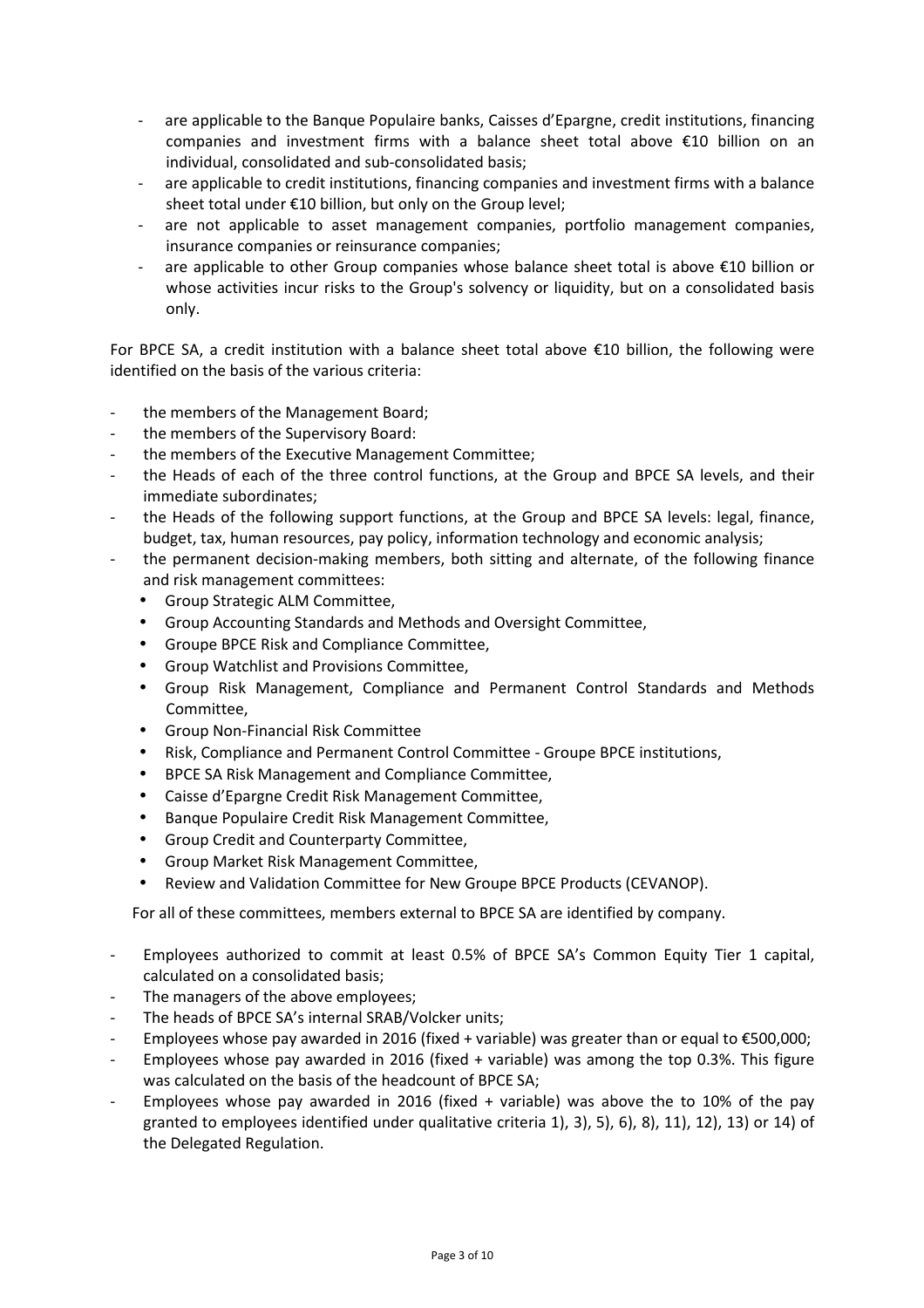In total, 19 members of the Supervisory Board and  $56<sup>2</sup>$  positions at BPCE SA (company directors and employees) were identified. Employees pro-rated by period (if position was taken or given up during the year) totaled 69.7 $^3$ .

This list was reviewed by the Group Risk Management, Compliance and Permanent Control Division. It was submitted for approval to the Executive Management Committee and presented to the Remuneration Committee.

## *General principles of the pay policy*

There are three categories of employees within the regulated population:

### Members of the Supervisory Board

Their pay is composed exclusively of attendance fees and (for the Chairman) a duty allowance, both of predetermined value. They do not receive any variable pay in respect of their office.

### Management Board and members of the Executive Management Committee

On the advice of the Remuneration Committee, the Supervisory Board decided on February 9, 2017 to set the fixed pay awarded to Marguerite Bérard-Andrieu, Member of the Management Board, at €600,000 (including additional pay specifically related to the pension scheme subject to Article 82 of the French General Tax Code); the fixed and variable components of the pay awarded to the President and other members of the Management Board were not amended in 2017, i.e.:

Fixed component:

- €550,000 for the President of the Management Board (plus a maximum housing allowance of €60,000, which is currently not being paid to the President of the Management Board),

- €600,000 for Marguerite Bérard-Andrieu,

- €500,000 for the other members of the Management Board, with the exception of Laurent Mignon, who receives no pay for his duties at BPCE SA.

### Variable component:

l

- for the President of the Management Board, a target variable component of 150% (maximum 200% if performance targets exceeded);

- for the other members of the Management Board, a target variable component of 80% (maximum 100% in if performance targets exceeded).

Variable pay for 2017 will be paid only if the following condition is met for fiscal year 2017:

Group Basel 3 CET1 ratio (COREP regulatory view, i.e. using phase-in measures) of more than 9.79% at 31/12/2017; this percentage is equal to the minimum Pillar 2 Capital Guidance (P2G) set by the ECB in its letter of November 25, 2016.

The performance targets are assessed in accordance with quantitative criteria, representing 60% of variable pay, and on qualitative criteria, representing 40%.

- Quantitative criteria: Net income attributable to equity holders of the parent accounting for 30%, C/I ratio for 20% and NBI for 10%.

<sup>2</sup> Including 3 Natixis employees in charge of SRAB/Volcker units, seconded to BPCE SA, also identified as Natixis risk-takers.

 $^3$  The 3 Natixis employees in charge of SRAB/Volcker units and seconded to BPCE SA, and their pay, are recorded in the quantitative tables of the Natixis report.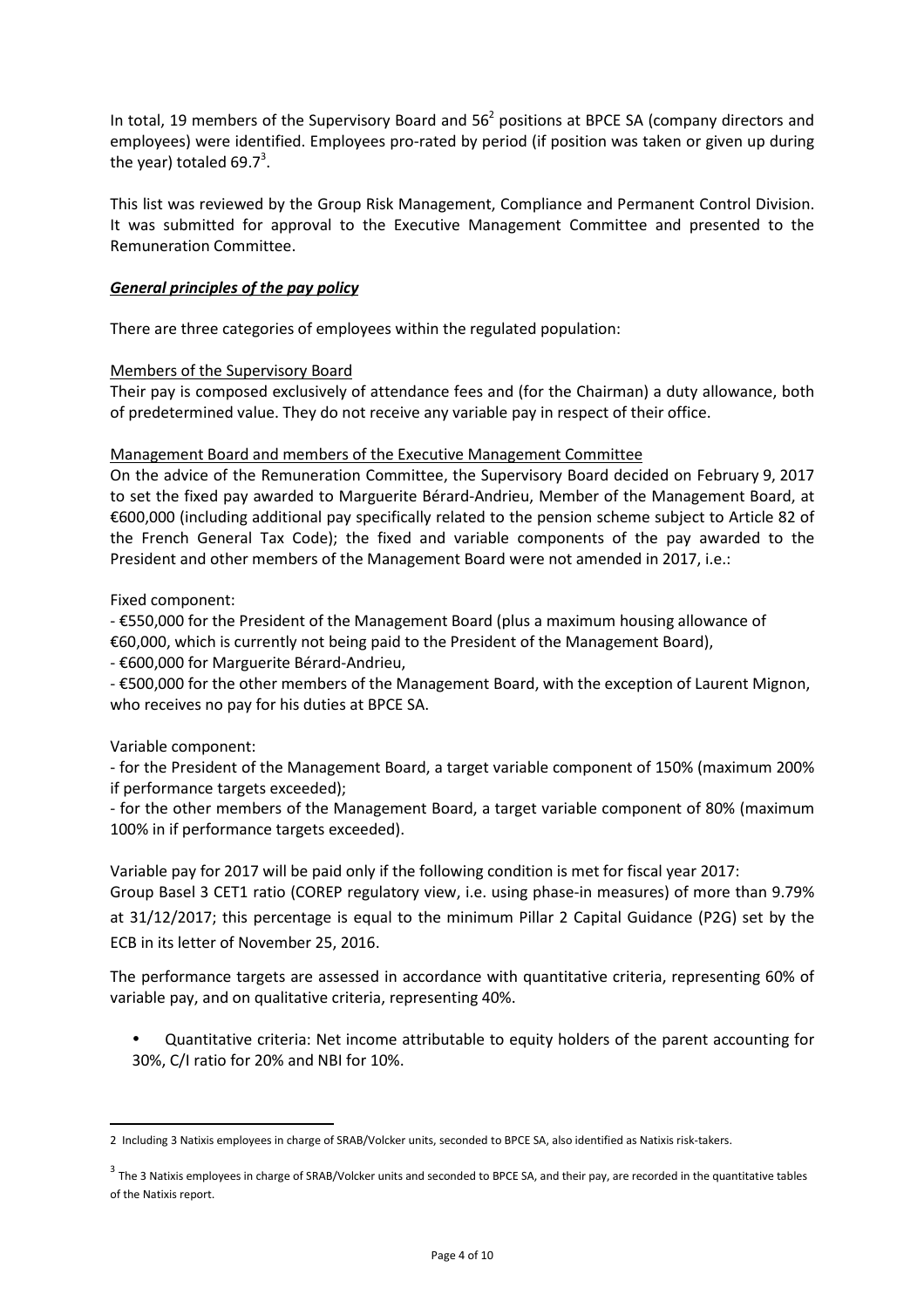- Five qualitative criteria, representing 40%: 1) Sales Development/Coordination, 2) Human Resources, 3) Finance/Strategy and 4) Governance each accounting for 5%, and 5) Digital Transformation of the Banks and Information Systems for 20%.

The target variable component for the other members of the Executive Management Committee (Deputy CEO - Risk Management, Compliance and Permanent Control; CEO - Digital; CEO - Transformation and Operational Excellence) is 80% of their fixed pay (maximum 100% if performance targets exceeded). With the exception of the Deputy CEO - Risk Management, Compliance and Permanent Control, who has specific targets, the targets of the other members of the Executive Management Committee are aligned at 60% with the quantitative criteria applicable to the variable component of the Management Board.

## Other employees belonging to the regulated population

These employees receive a variable component under their contracts, with a maximum percentage of 12% to 30% for those classified as "J" or "K," 25% to 50% for executive managers classified as "higher category" (excluding members of the Executive Committee) and 50% to 60% for members of the Executive Committee.

In all cases, the variable component is based on individual targets determined on the basis of their position or entity.

Ultimately, for all employees of BPCE SA, the variable component may not exceed 100% of fixed pay, with the exception of the President of the Management Board.

## *Pay policy for risk takers*

### Group standard

Groupe BPCE has implemented a pay policy for risk takers that complies with Articles L. 511-71 to L. 511-85 of the French Monetary and Financial Code.

This policy and the procedure for enforcing the regulation within the Group are covered by a Group standard, which was adopted by the BPCE Supervisory Board at its meeting of June 22, 2016. The standard is updated on a regular basis after an internal and independent assessment is conducted by the Group's *Inspection Générale* division and internal audit.

### Minimum capital threshold

The Group standard thus sets a minimum capital threshold that must be met for all Group risk takers to receive their variable components. For 2017, this threshold was the same as that applicable to the members of the BPCE SA Management Board (see above).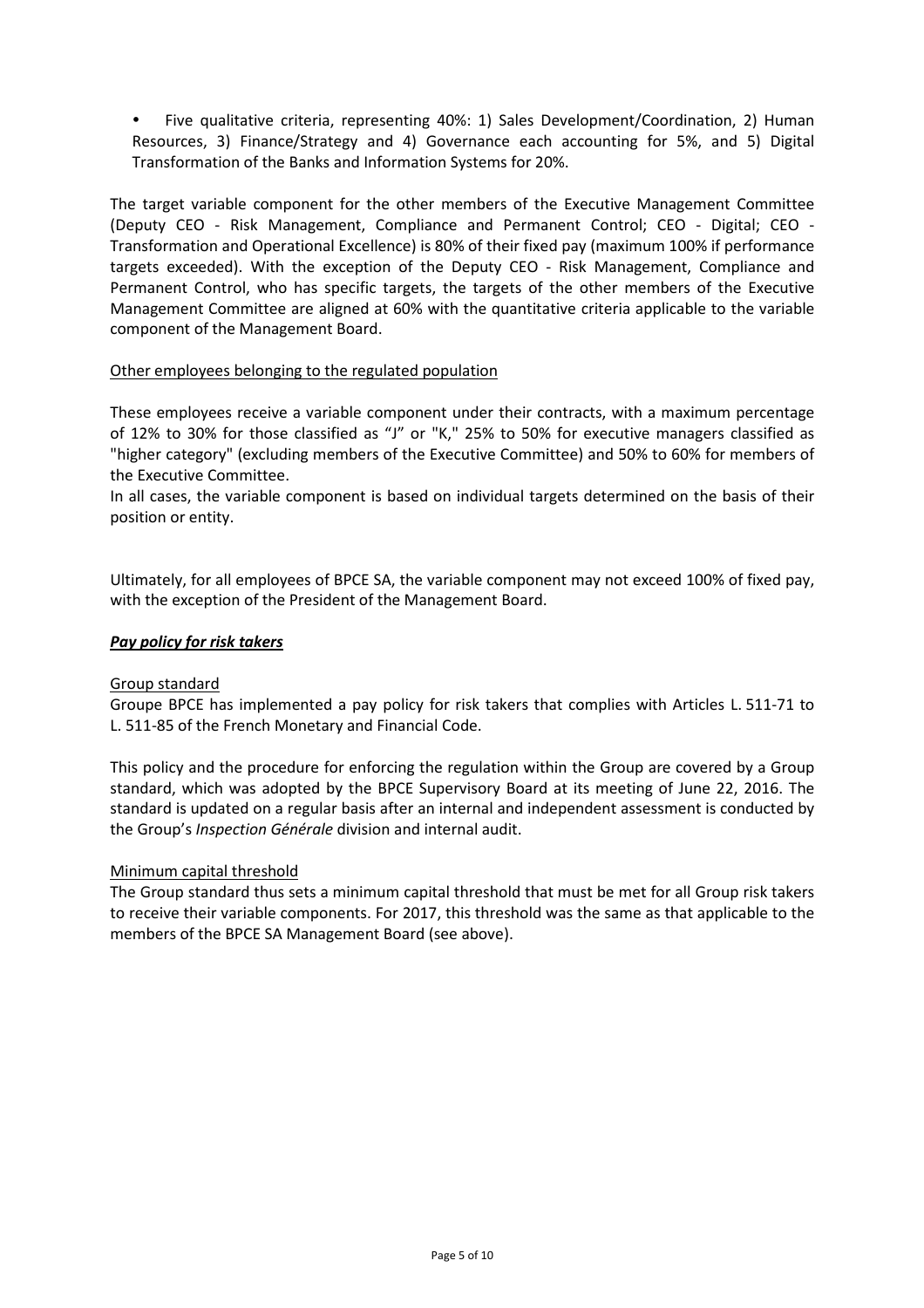## Consideration of the company's financial position

Each year, before the awards are made, the BPCE SA Remuneration Committee considers whether the company's financial position and the actual performance of the risks takers in its sub-consolidation scope are consistent with the award of variable components. Based on this review, it may propose a reduction in these variable components.

### Reduction in variable pay in instances of bad behavior

Groupe BPCE also implemented a system of penalties for bad behavior that complies with the general framework set out in the standard. This general framework establishes three types of violations:

- Serious violation: impact above the serious incident threshold for the group (€300,000) – the percentage reduction may be as high as -10%;

Material violation: impact above the material incident threshold for the Group (0.5% of the institution's capital) – the percentage reduction may be as high as -100%;

Failure to participate in mandatory regulatory training sessions: -5% per session.

The Penalty Committee observed that there were no penalties applicable to serious/material violations or failure to participate in mandatory training sessions for fiscal year 2017.

### Consideration of SRAB and Volcker regulations

The systematic inclusion of the heads of the internal SRAB/Volcker units among risk takers also ensures that the pay policy for these employees complies with these specific regulations.

Lastly, the policy with regard to payment of variable pay has the following characteristics, when the amount of variable pay awarded is greater than or equal to the €100,000 threshold. These rules apply to all components of variable pay awarded.

### Deferred and conditional payment of a portion of variable pay

The payment of a portion of the variable pay awarded for a fiscal year is deferred over time and conditional.

This payment is staggered over the three years that follow the year in which the variable pay was awarded, paid in one-third installments.

### Amount of deferred variable pay

The percentage of deferred variable pay corresponds to 50%, increased to 60% if the variable component is greater than or equal to €500,000 and 70% if it is greater than or equal to €1,000,000.

### Payment in securities or equivalent instruments

As BPCE SA is not a publicly-traded company, the deferred component of variable pay takes the form of cash indexed on the basis of an indicator representing the change in the value of Groupe BPCE shares.

The indicator used is ratio of net income attributable to equity holders of the parent, assessed as a rolling average over the last three calendar years preceding the year pay is awarded and the years it is paid.

The indexing factor for the portions of the variable components awarded for 2014 and deferred to 2018 is 1.2342.

The indexing factor for the portions of the variable components awarded for 2015 and deferred to 2018 is 1.1098.

The indexing factor for the portions of the variable components awarded for 2016 and deferred to 2018 is 0.9946.

On account of the minimum additional holding period required by regulation, the conditional payment of the deferred portion of the variable component for year N is paid, at the earliest, on October 1 of years N+2, N+3 and N+4.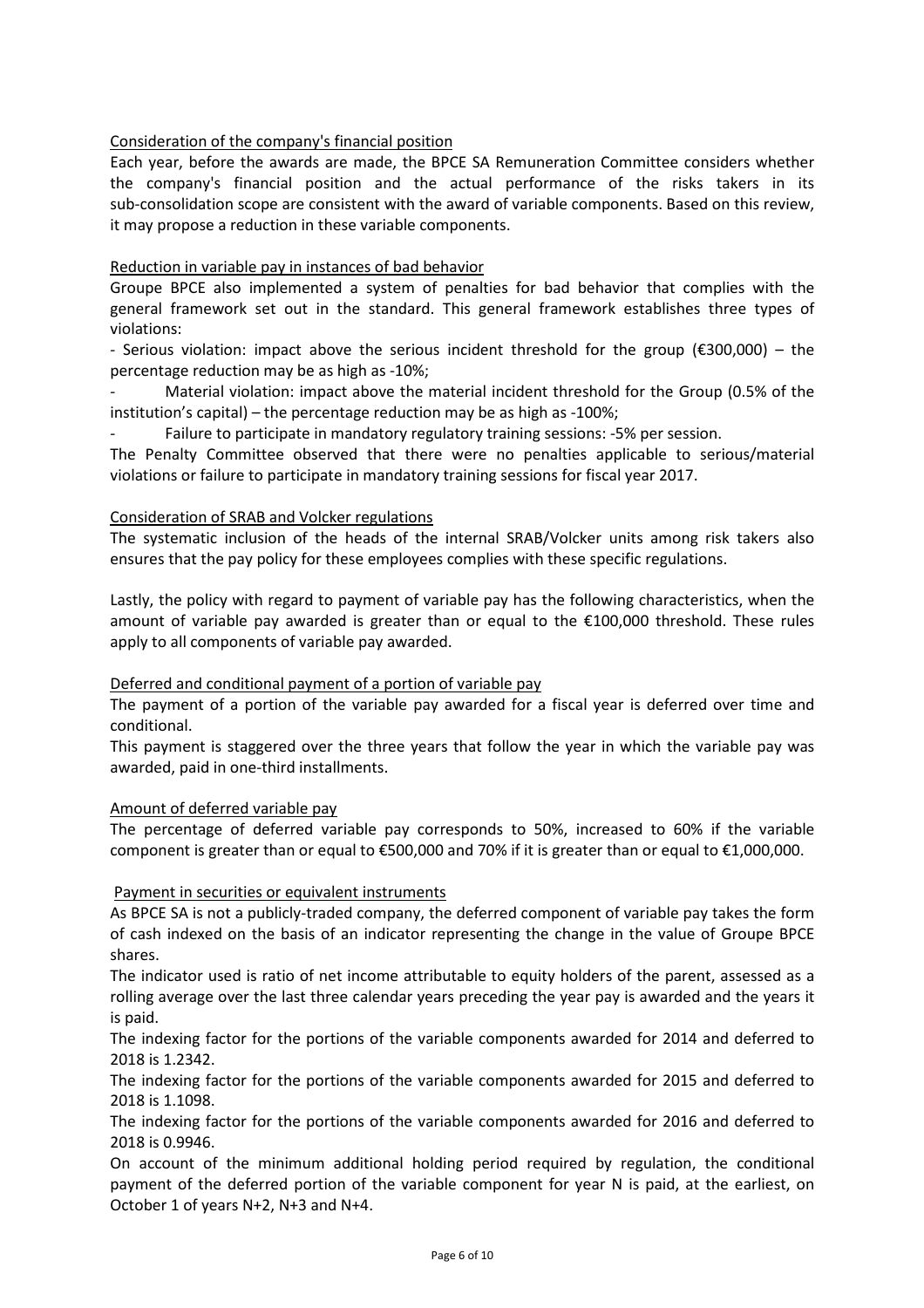## Application of penalties to deferred portions

Pursuant to Article L. 511-83 of the French Monetary and Financial Code, the Supervisory Board ruled, acting on a proposal by the Remuneration Committee, that the deferred pay portion would be paid only if normative ROE for the Group's core businesses was greater than or equal to 4%.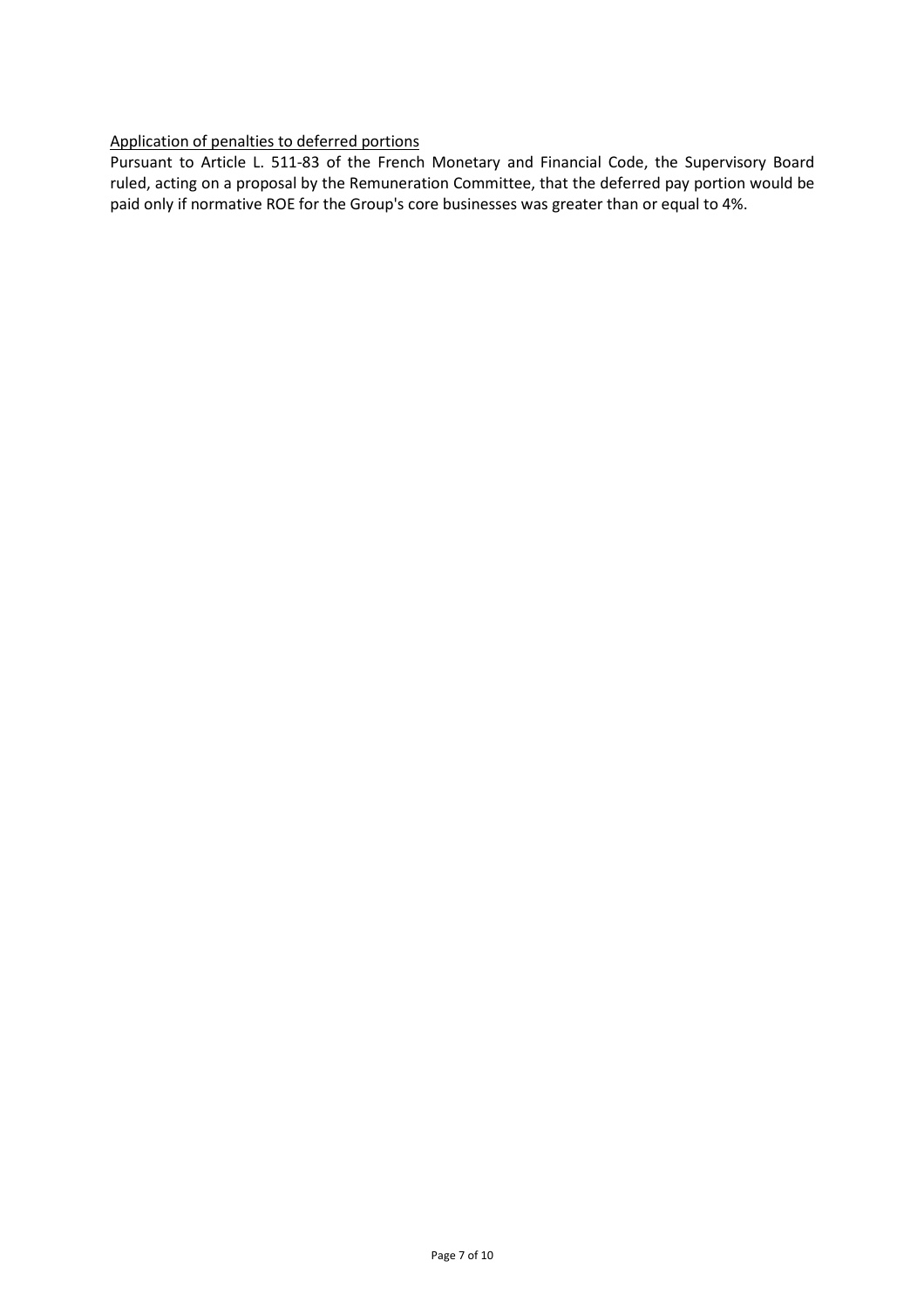## **Aggregate quantitative information**

## **Table 1**

## **Aggregate quantitative information on pay, broken down by core business/function (\*)**

Article 450 g) of EU Regulation No. 575/2013

|              | Management body<br>executive function | Management body<br>supervisory function   Banking | Investment | Retail<br><b>Banking</b> | Asset<br>I management   Functions | Support    | Independent<br><b>Control Function</b> | Other | Total       |
|--------------|---------------------------------------|---------------------------------------------------|------------|--------------------------|-----------------------------------|------------|----------------------------------------|-------|-------------|
| Headcount    | 5.0                                   | 18.5                                              |            |                          |                                   | 19.9       | 26.3                                   |       | 69.7        |
| Fixed pay    | €2,150,000                            | €964,177                                          | €O         | €0                       | $\epsilon$ <sub>0</sub>           | €4,760,220 | €4,196,284                             | €0 I  | €12,070,681 |
| Variable pay | €2,366,020                            | €0                                                | €0         | €0                       | €0 I                              | €2,356,568 | €1,376,149                             | €0    | €6,089,737  |
| Total pay    | €4,516,020                            | €964,177                                          | €0         | €0                       | €0 I                              | €7,116,788 | €5,572,433                             | €0    | €18,169,418 |

(\*) pro-rated data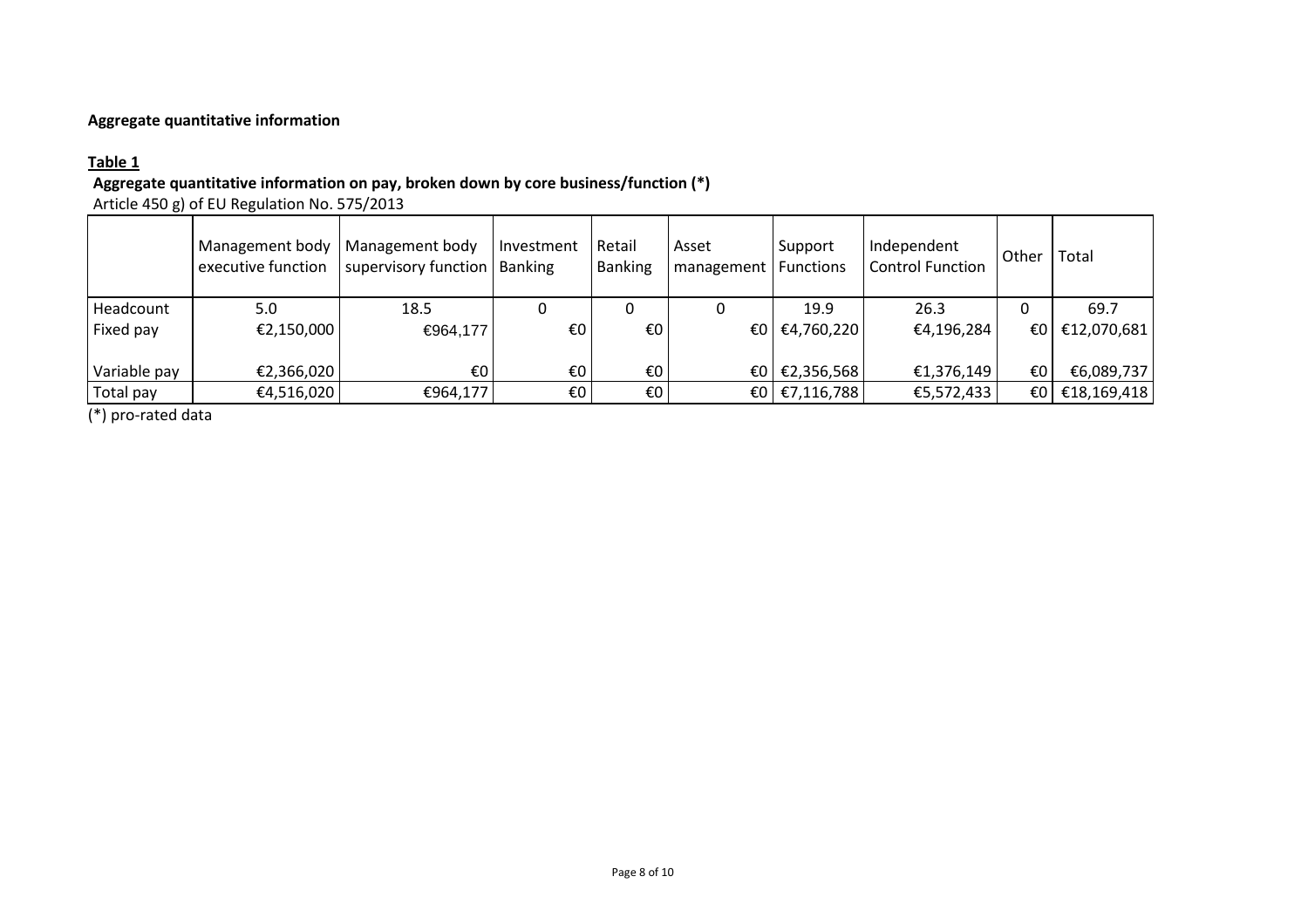## **Table 2**

# **Aggregate quantitative information on pay, broken down by employee category (managersand staff members whose activities have a material impact on the institution's risk profile) (\*)**

Article 450 h) of EU Regulation No. 575/2013

|                                                                                        | Management<br>body | Other       | Total                   |
|----------------------------------------------------------------------------------------|--------------------|-------------|-------------------------|
| Headcount                                                                              | 23.5               | 46.2        | 69.7                    |
| Total pay                                                                              | €5,480,197         | €12,689,221 | €18,169,418             |
| - o/w fixed pay                                                                        | €3,114,177         | €8,956,504  | €12,070,681             |
| - o/w variable pay                                                                     | €2,366,020         | €3,732,717  | €6,098,737              |
| - o/w non-deferred                                                                     | €1,036,328         | €2,718,993  | €3,755,321              |
| - o/w cash                                                                             | €1,036,328         | €2,718,993  | €3,755,321              |
| - o/w shares and share equivalents                                                     | €0                 | €0          | $\epsilon$ <sub>0</sub> |
| - o/w other instruments                                                                | €0                 | €0          | $\epsilon$ <sup>0</sup> |
| - of which deferred                                                                    | €1,329,692         | €1,013,724  | €2,343,416              |
| - o/w cash                                                                             | €0                 | €0          | €0∣                     |
| - o/w shares and share equivalents                                                     | €1,329,692         | €1,013,724  | €2,343,416              |
| - o/w other instruments                                                                | €0                 | €0          | $\epsilon$ <sub>0</sub> |
| Amounts outstanding on variable pay awarded for previous years and not yet vested      | €899,581           | €470,534    | €1,370,115              |
| Amount of variable pay awarded for previous years and already vested (after reduction) | €1,005,595         | €477,240    | €1,482,835              |
| - Value of reductions performed                                                        | €0                 | €0          | €0                      |
| Severance pay awarded                                                                  | €0                 | €0          | $\epsilon$ 0            |
| Number of severance pay recipients                                                     |                    |             | $\Omega$                |
| Highest severance pay awarded                                                          | €0                 | €0          | $\epsilon$ 0            |
| Signing bonuses                                                                        | €0                 | €O          | $\epsilon$ 0            |
| Number of signing bonus recipients                                                     | 0                  | 0           | $\boldsymbol{0}$        |

(\*) pro-rated data